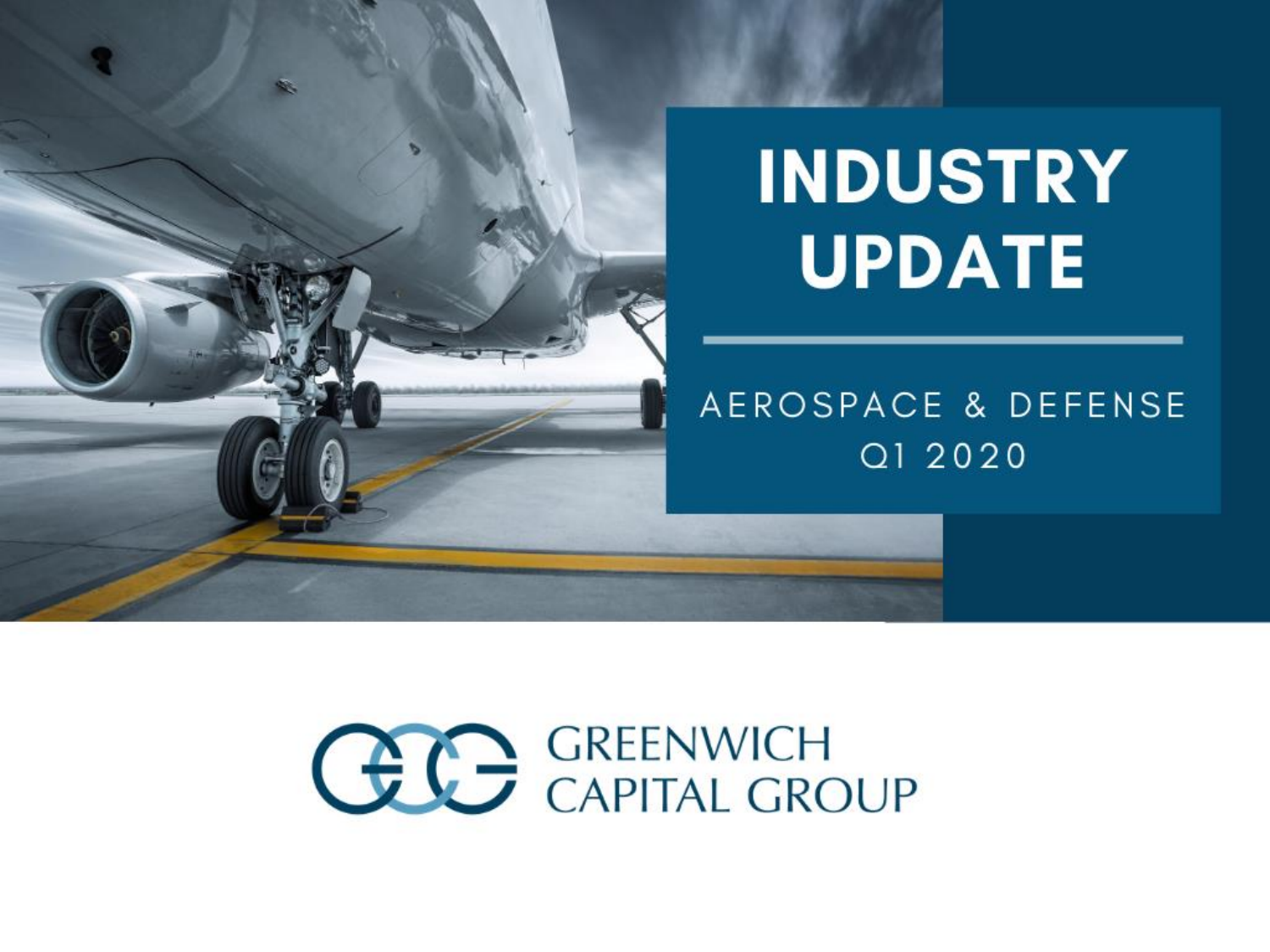# GCG INDUSTRY UPDATE | Aerospace & Defense Public Market Performance

Q1 2020 was hallmarked by the COVID-19 outbreak and significant volatility in the public markets. Across the indices tracked in this update, Defense Components / Systems experienced outperformance (negative 15.9%) compared to the S&P 500 (negative 20.7%) as defense funding and production maintained relative stability. The Defense Tier 1 index was slightly slower at negative 23.0%. The commercial aerospace sector was more severely impacted given the dramatic reduction in travel. Fleet utilization will affect the demand for aftermarket parts and services in the near-term and airlines will continue to assess new aircraft orders and deliveries as the situation continues to evolve. The Aircraft / Engine OEM and A&D Components / Systems indices declined 54.6% and 49.2%, respectively.



Note: All values based on publicly available data as of 3/31/2020

GCG INDUSTRY UPDATE | Q1 2020<br>Copyright © 2020 Greenwich Capital Group LLC, All rights reserved.

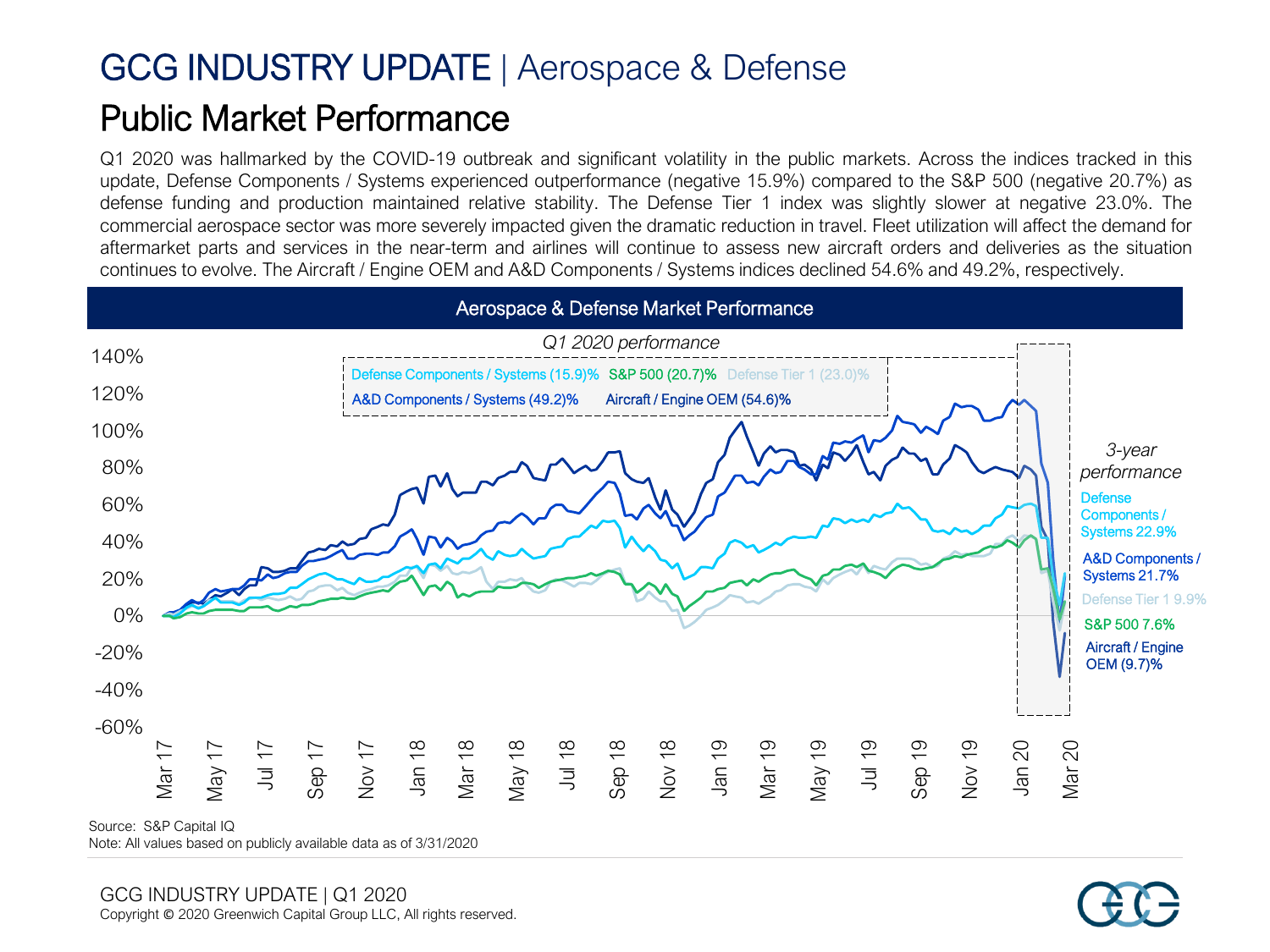#### GCG INDUSTRY UPDATE | Aerospace & Defense



#### Announced Target / Seller Buyer Transaction المستخدم المستخدم المستخدم المستخدم المستخدم المستخدم المستخدم الم<br>Value (\$mm) **Target Description** 03/03/2020 G.S. Precision, Inc. AE Industrial Partners, LP G.S. Precision is a manufacturer of high precision components and specialty hardware used in a variety of new and aftermarket A&D applications 03/02/2020 Kellstrom Defense Aerospace, Inc. Aero Precision Holdings LP (Odyssey Investment Partners) Kellstrom is an aftermarket sustainment solutions provider serving a broad portfolio of military aircraft platforms 03/02/2020 Adcole Maryland Aerospace, LLC AE Industrial Partners, LP Adcole designs, manufactures, tests and integrates critical spacecraft components and small satellites 02/24/2020 FreeFlight Systems, Inc. **ACR Electronics**, Inc. FreeFlight is a leading designer and manufacturer of avionics systems that improve safety, efficiency and affordability for the aviation industry 02/10/2020 Inter-Coastal Electronics, Inc. Arotech Corporation (Greenbriar Equity) ICE designs, manufacturers and supports complex instrumentation ecosystems supporting strategic military training objectives 01/30/2020 RSA Engineered Products, LLC (Tinicum L.P.) TriMas Corporation (NasdaqGS:TRS) 885 RSA designs and manufactures engineered components predominantly used in engine bleed air, anti-icing and environmental control applications 01/29/2020 Consolidated Aerospace Manufacturing, LLC Stanley Black & Decker, Inc. (NYSE:SWK) \$1,500 CAM designs and manufactures highly engineered hardware and fastener solutions for aerospace applications worldwide 01/29/2020 Custom MMIC Design Services, Inc. (NasdaqGS:QRVO) Custom MMIC is a leading supplier of high-performance GaAs and GaN monolithic microwave integrated circuits (MMICs) 01/28/2020 Arundel Machine Tool Co. Inc. ARCH Global Precision LLC (The Jordan Company) - Arundel manufactures high-precision components and assemblies primarily for the A&D market, as well as the semiconductor and oil and gas industries 01/20/2020 Military GPS Business Of Collins Aerospace BAE Systems plc (LSE:BA.) \$1,925 BAE intends to buy Collins Aerospace's Military Global Positioning System and Raytheon's Airborne Tactical Radios Division. These two businesses are being sold in order to clear the antitrust regulatory requirements of the pending merger between Raytheon and UTC. 01/20/2020 Airborne Tactical Radios Business of Raytheon BAE Systems plc (LSE:BA.) \$275 01/09/2020 Fiber Materials Inc. (Edgewater Capital) Spirit AeroSystems Holdings, Inc. \$120 Fiber Materials is a manufacture of 3D woven carbon-carbon hightemperature materials for hypersonic missiles 01/07/2020 Reading Alloys, Inc. **Exercise 2012** Reading Alloys designs, develops and produces master alloys, thermal barrier<br>Barrier and the process master alloys, Inc. **Exercise 2014** Reading Alloys designs, develops and coatings and titanium powders that are used in aerospace applications 01/07/2020 Icon Aerospace Technology Ltd Integrated Polymer Solutions Group (Arcline Capital Management) Icon designs and manufactures custom, highly-engineered polymer components for A&D end-markets

Source: Capital IQ and GCG research

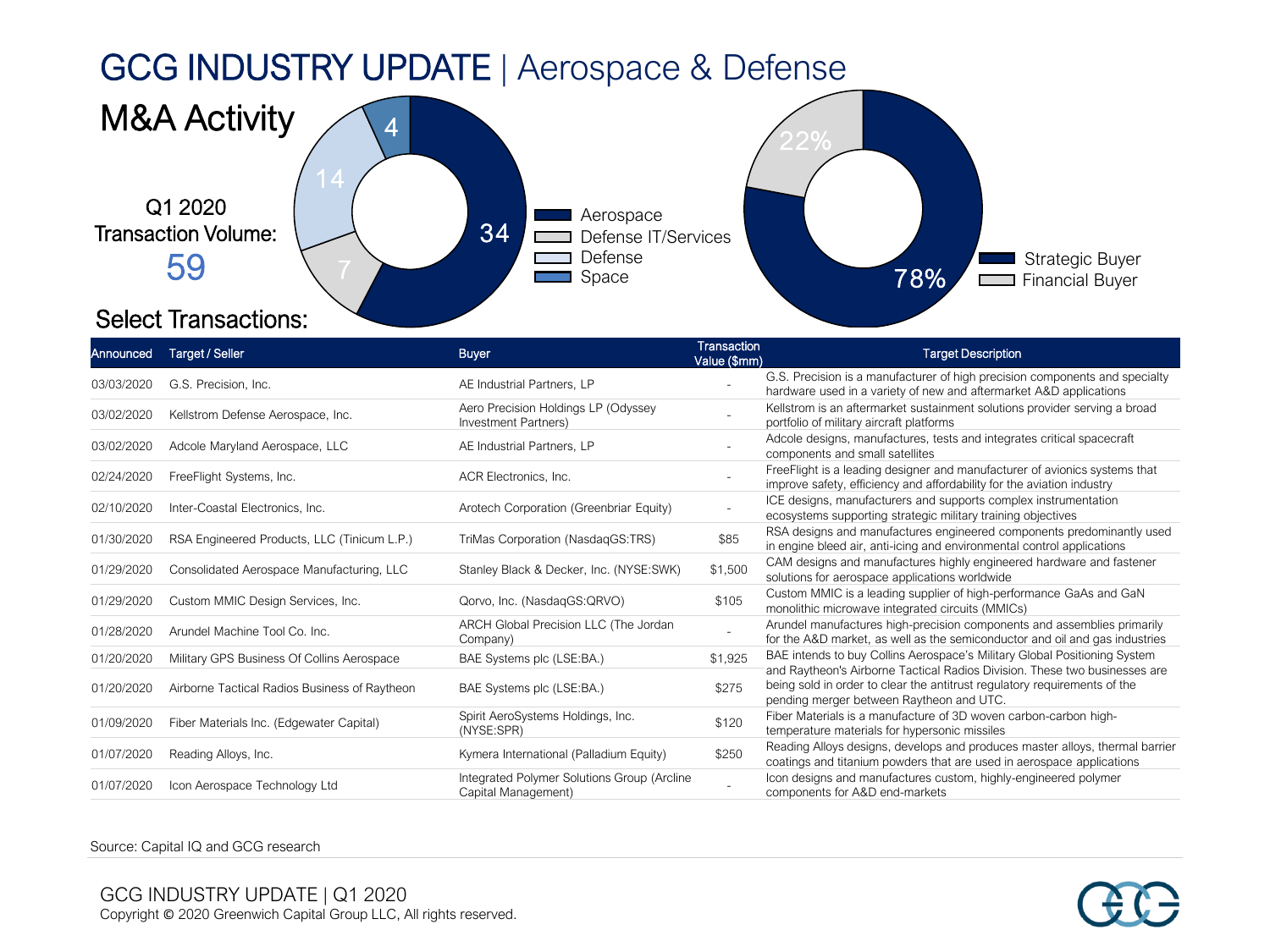#### GCG INDUSTRY UPDATE | Aerospace & Defense M&A Trends





Q1 2017 Q2 2017 Q3 2017 Q4 2017 Q1 2018 Q2 2018 Q3 2018 Q4 2018 Q1 2019 Q2 2019 Q3 2019 Q4 2019 Q1 2020

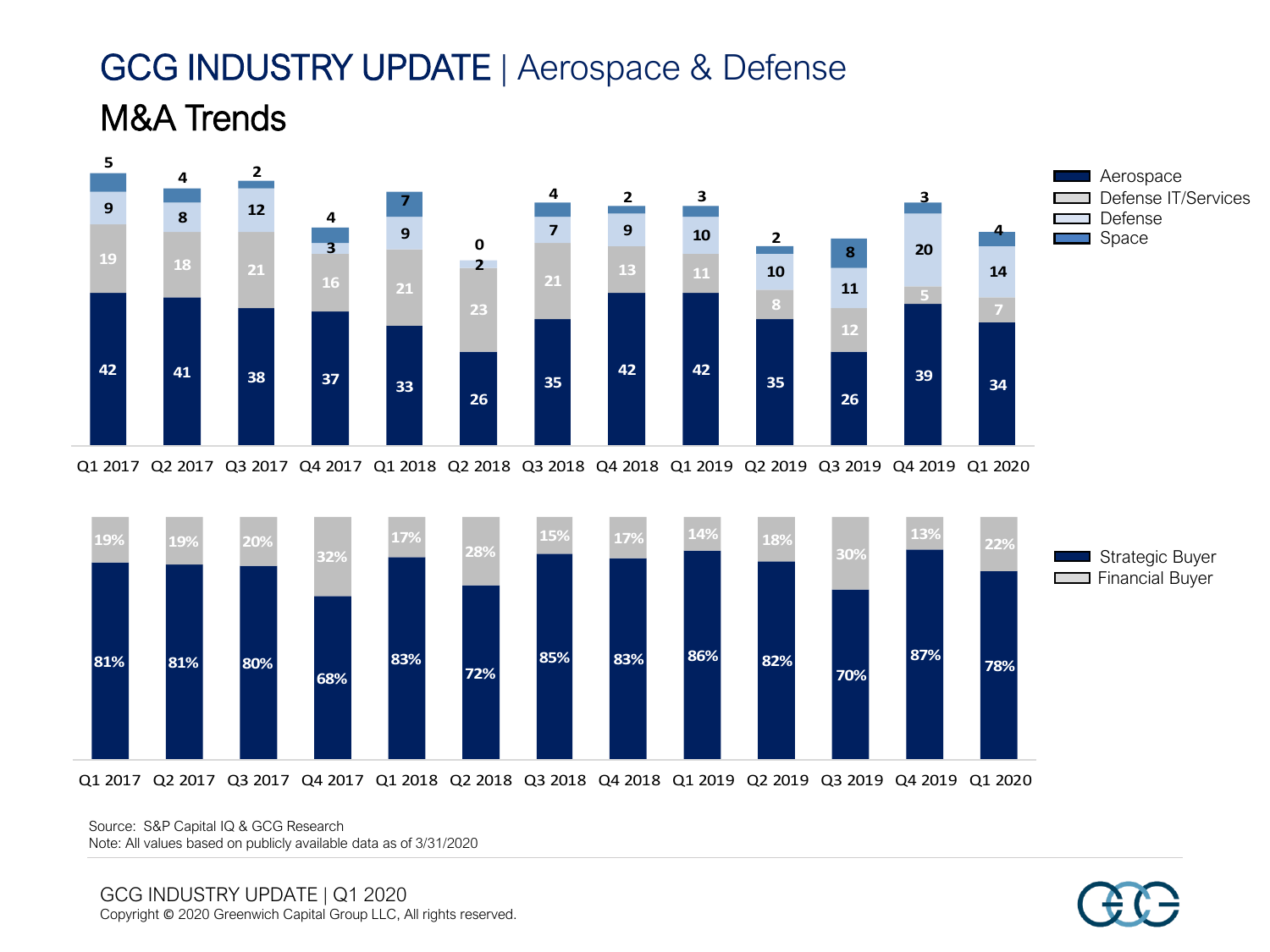#### GCG INDUSTRY UPDATE | Aerospace & Defense Public Company Trading Multiples



**EV/EBITDA** 



Source: S&P Capital IQ Note: All values based on publicly available data as of 3/31/2020

GCG INDUSTRY UPDATE | Q1 2020<br>Copyright © 2020 Greenwich Capital Group LLC, All rights reserved.

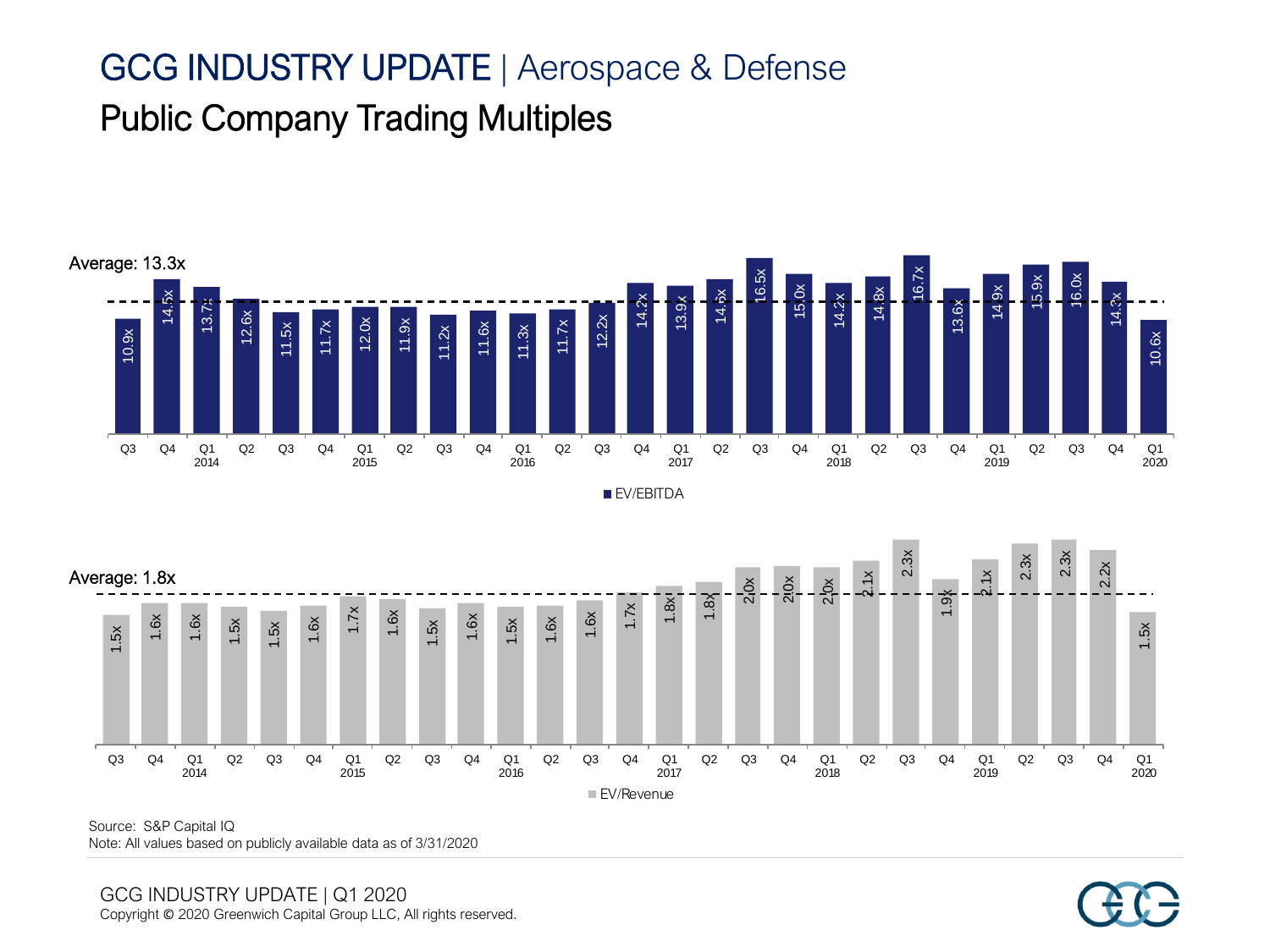## GCG INDUSTRY UPDATE | Aerospace & Defense Public Comparable Companies

|                          | <b>Enterprise</b> | Revenue  | <b>Price Change</b> |            | <b>LTM Margins</b> |               | TEV / LTM:     |               |
|--------------------------|-------------------|----------|---------------------|------------|--------------------|---------------|----------------|---------------|
| <b>Company Name</b>      | Value (\$mils)    | (\$mils) | 3 month             | 12 month   | <b>Gross</b>       | <b>EBITDA</b> | <b>Revenue</b> | <b>EBITDA</b> |
| Aircraft/Engine OEM      |                   |          |                     |            |                    |               |                |               |
| The Boeing Company       | \$102,968         | \$76,559 | $(54.2\%)$          | $(60.9\%)$ | 6.2%               | 0.2%          | 1.3x           | <b>NM</b>     |
| Airbus SE                | \$48,433          | \$79,091 | $(55.5\%)$          | $(50.7\%)$ | 14.9%              | 4.7%          | 0.6x           | 11.3x         |
| Rolls-Royce Holdings plc | \$9,676           | \$21,968 | $(53.1\%)$          | $(63.9\%)$ | 5.7%               | $(1.3\%)$     | 0.5x           | 26.3x         |
| Bombardier Inc.          | \$9,202           | \$15,757 | $(78.4\%)$          | $(83.3\%)$ | 10.2%              | 2.7%          | 0.6x           | 15.3x         |
| Textron Inc.             | \$8,981           | \$13,630 | $(40.2\%)$          | $(47.4\%)$ | 16.1%              | 11.6%         | 0.7x           | 5.5x          |
| MTU Aero Engines AG      | \$8,978           | \$5,194  | (48.7%)             | $(35.3\%)$ | 20.1%              | 16.1%         | 1.8x           | 9.5x          |
| Dassault Aviation SA     | \$1,999           | \$8,278  | (37.3%)             | $(44.2\%)$ | 31.6%              | 12.0%         | 0.2x           | 1.5x          |
| Embraer S.A.             | \$561             | \$2,604  | (62.5%)             | $(61.1\%)$ | 13.7%              | 0.8%          | 0.3x           | 22.5x         |
|                          |                   |          |                     |            |                    |               |                |               |
| Mean                     | \$25,867          | \$27,885 | (53.7%)             | $(55.9\%)$ | 14.8%              | 5.9%          | 0.8x           | 13.1x         |
| Median                   | \$9,092           | \$14,694 | (53.7%)             | $(55.8\%)$ | 14.3%              | 3.7%          | 0.6x           | 11.3x         |

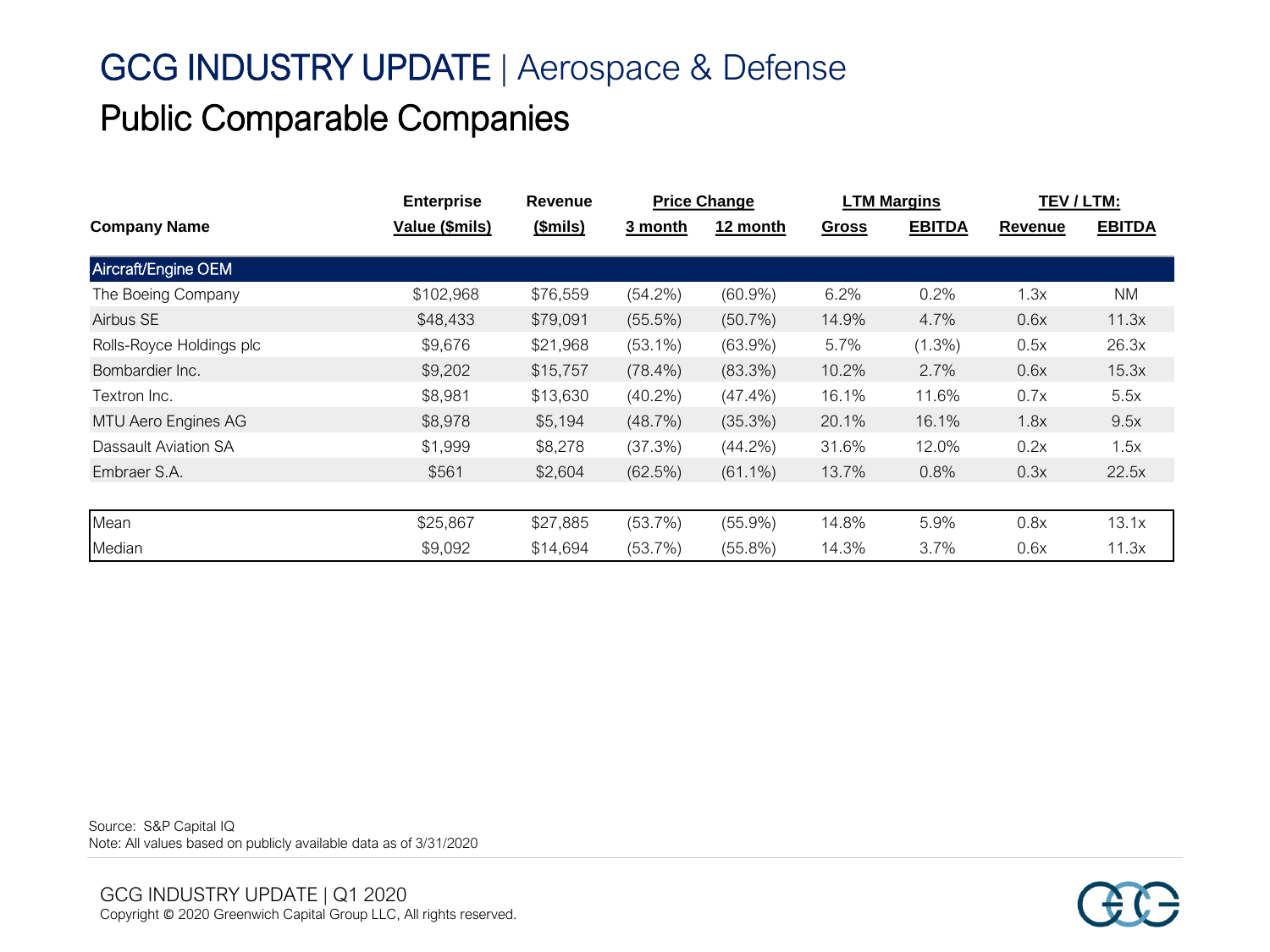## GCG INDUSTRY UPDATE | Aerospace & Defense Public Comparable Companies (Cont'd)

|                                   | <b>Enterprise</b> | Revenue  | <b>Price Change</b> |            | <b>LTM Margins</b> |               | <b>TEV/LTM:</b> |               |
|-----------------------------------|-------------------|----------|---------------------|------------|--------------------|---------------|-----------------|---------------|
| <b>Company Name</b>               | Value (\$mils)    | (\$mils) | 3 month             | 12 month   | <b>Gross</b>       | <b>EBITDA</b> | Revenue         | <b>EBITDA</b> |
| A&D Components/Systems            |                   |          |                     |            |                    |               |                 |               |
| Safran SA                         | \$42,769          | \$28,351 | $(43.0\%)$          | $(35.8\%)$ | 46.7%              | 20.0%         | 1.5x            | 7.3x          |
| TransDigm Group Incorporated      | \$31,673          | \$5,695  | $(42.8\%)$          | (29.5%)    | 55.0%              | 43.7%         | 5.6x            | 12.7x         |
| <b>HEICO Corporation</b>          | \$9,979           | \$2,096  | (34.6%)             | $(34.6\%)$ | 39.6%              | 26.7%         | 4.8x            | 17.8x         |
| Woodward, Inc.                    | \$4,688           | \$2,968  | $(49.8\%)$          | $(37.4\%)$ | 24.7%              | 16.7%         | 1.6x            | 9.2x          |
| <b>Hexcel Corporation</b>         | \$4,162           | \$2,287  | (49.3%)             | (46.2%)    | 26.9%              | 23.7%         | 1.8x            | 7.1x          |
| Meggitt PLC                       | \$3,932           | \$3,015  | (58.5%)             | $(44.8\%)$ | 35.0%              | 21.7%         | 1.4x            | 6.2x          |
| Spirit AeroSystems Holdings, Inc. | \$3,241           | \$7,863  | (67.2%)             | (73.9%)    | 13.7%              | 13.4%         | 0.4x            | 3.0x          |
| Triumph Group, Inc.               | \$1,778           | \$3,076  | $(73.2\%)$          | (64.5%)    | 18.9%              | 9.6%          | 0.6x            | 5.6x          |
| AAR Corp.                         | \$863             | \$2,218  | (60.6%)             | $(45.4\%)$ | 14.8%              | 6.5%          | 0.4x            | 5.2x          |
| Senior plc                        | \$647             | \$1,471  | $(61.8\%)$          | $(69.2\%)$ | 19.6%              | 10.5%         | 0.5x            | 4.1x          |
| Ducommun Incorporated             | \$579             | \$721    | $(50.8\%)$          | (42.9%)    | 21.1%              | 12.1%         | 0.8x            | 6.4x          |
| <b>Astronics Corporation</b>      | \$468             | \$773    | (67.2%)             | (71.9%)    | 22.2%              | 10.8%         | 0.6x            | 5.2x          |
| Héroux-Devtek Inc.                | \$449             | \$466    | $(49.8\%)$          | (37.8%)    | 17.0%              | 14.2%         | 1.1x            | 6.9x          |
| Latécoère S.A.                    | \$371             | \$800    | $(46.8\%)$          | $(34.1\%)$ | 100.0%             | 6.5%          | 0.5x            | 7.3x          |
| Magellan Aerospace Corporation    | \$304             | \$783    | (57.6%)             | $(65.4\%)$ | 15.4%              | 13.9%         | 0.4x            | 3.1x          |
| Mean                              | \$7,060           | \$4,172  | $(54.2\%)$          | $(48.9\%)$ | 31.4%              | 16.7%         | 1.5x            | 7.1x          |
| Median                            | \$1,778           | \$2,218  | $(50.8\%)$          | $(44.8\%)$ | 22.2%              | 13.9%         | 0.8x            | 6.4x          |

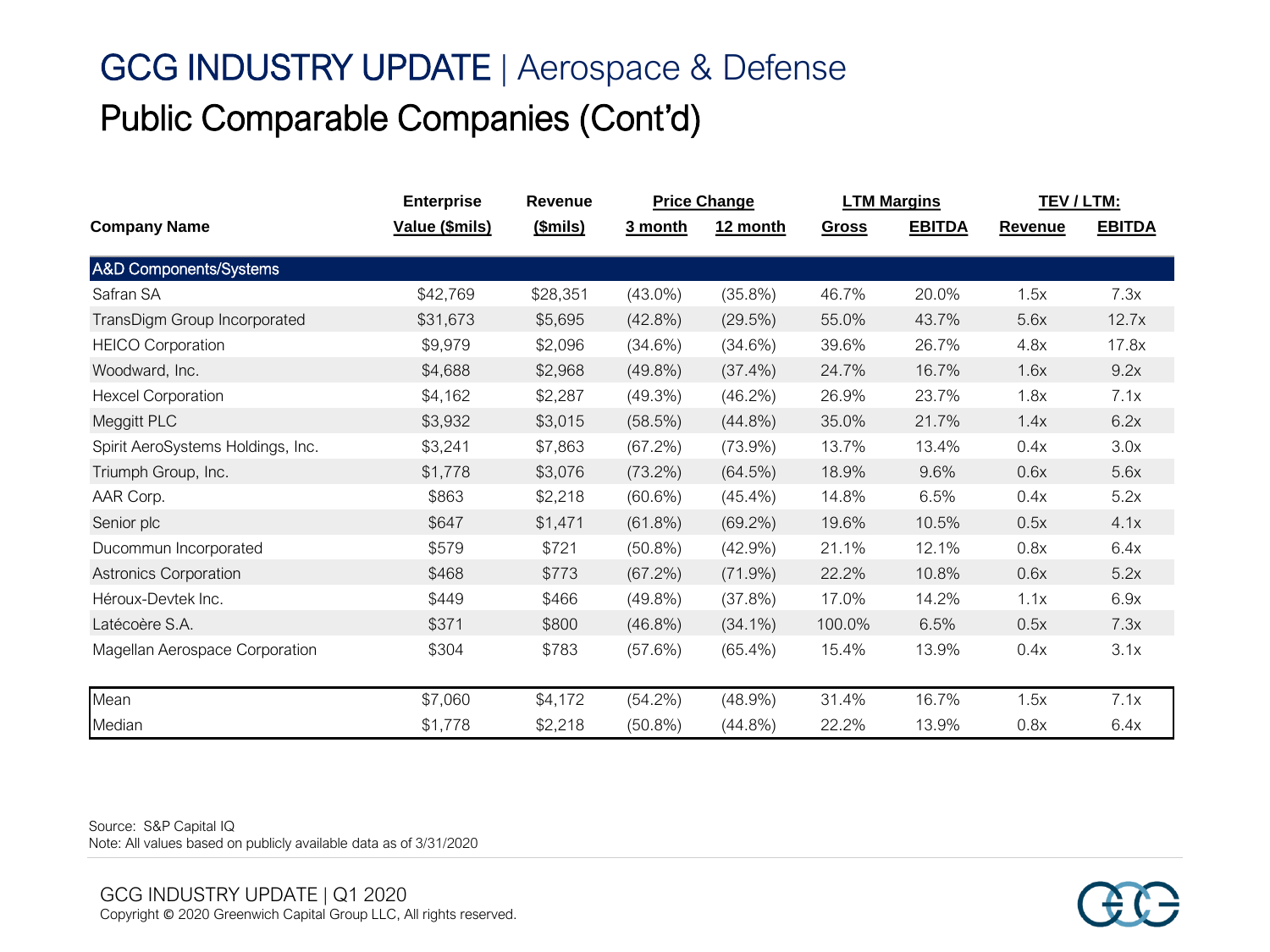## GCG INDUSTRY UPDATE | Aerospace & Defense Public Comparable Companies (Cont'd)

|                                     | <b>Enterprise</b> | <b>Revenue</b>  | <b>Price Change</b> |            | <b>LTM Margins</b> |               | TEV/LTM: |               |
|-------------------------------------|-------------------|-----------------|---------------------|------------|--------------------|---------------|----------|---------------|
| <b>Company Name</b>                 | Value (\$mils)    | <u>(\$mils)</u> | 3 month             | 12 month   | <b>Gross</b>       | <b>EBITDA</b> | Revenue  | <b>EBITDA</b> |
| Defense Tier 1                      |                   |                 |                     |            |                    |               |          |               |
| Raytheon Technologies Corporation   | \$122,470         | \$77,046        | $(37.0\%)$          | (26.8%)    | 26.2%              | 18.2%         | 1.6x     | 8.3x          |
| Lockheed Martin Corporation         | \$107,776         | \$61,127        | $(13.0\%)$          | 12.9%      | 13.5%              | 14.6%         | 1.8x     | 11.8x         |
| Northrop Grumman Corporation        | \$63,922          | \$33,841        | $(12.0\%)$          | 12.2%      | 21.5%              | 11.8%         | 1.9x     | 14.6x         |
| <b>General Dynamics Corporation</b> | \$51,196          | \$39,350        | $(25.0\%)$          | $(21.8\%)$ | 17.9%              | 14.0%         | 1.3x     | 8.7x          |
| <b>BAE Systems plc</b>              | \$23,396          | \$24,243        | $(13.2\%)$          | $3.4\%$    | 64.5%              | 10.8%         | 1.0x     | 7.6x          |
| Huntington Ingalls Industries, Inc. | \$8,830           | \$8,899         | $(27.4\%)$          | $(12.1\%)$ | 17.2%              | 11.0%         | 1.0x     | 8.2x          |
| Leonardo S.p.a.                     | \$7,215           | \$15,469        | $(43.1\%)$          | (42.6%)    | 37.1%              | 11.4%         | 0.5x     | 3.6x          |
| Saab AB (publ)                      | \$2,886           | \$3,521         | $(42.8\%)$          | $(40.2\%)$ | 23.1%              | 10.1%         | 0.8x     | 7.2x          |
|                                     |                   |                 |                     |            |                    |               |          |               |
| Mean                                | \$48,461          | \$32,937        | (26.7%)             | $(14.4\%)$ | 27.6%              | 12.7%         | 1.2x     | 8.7x          |
| Median                              | \$37,296          | \$29,042        | $(26.2\%)$          | $(17.0\%)$ | 22.3%              | 11.6%         | 1.2x     | 8.2x          |

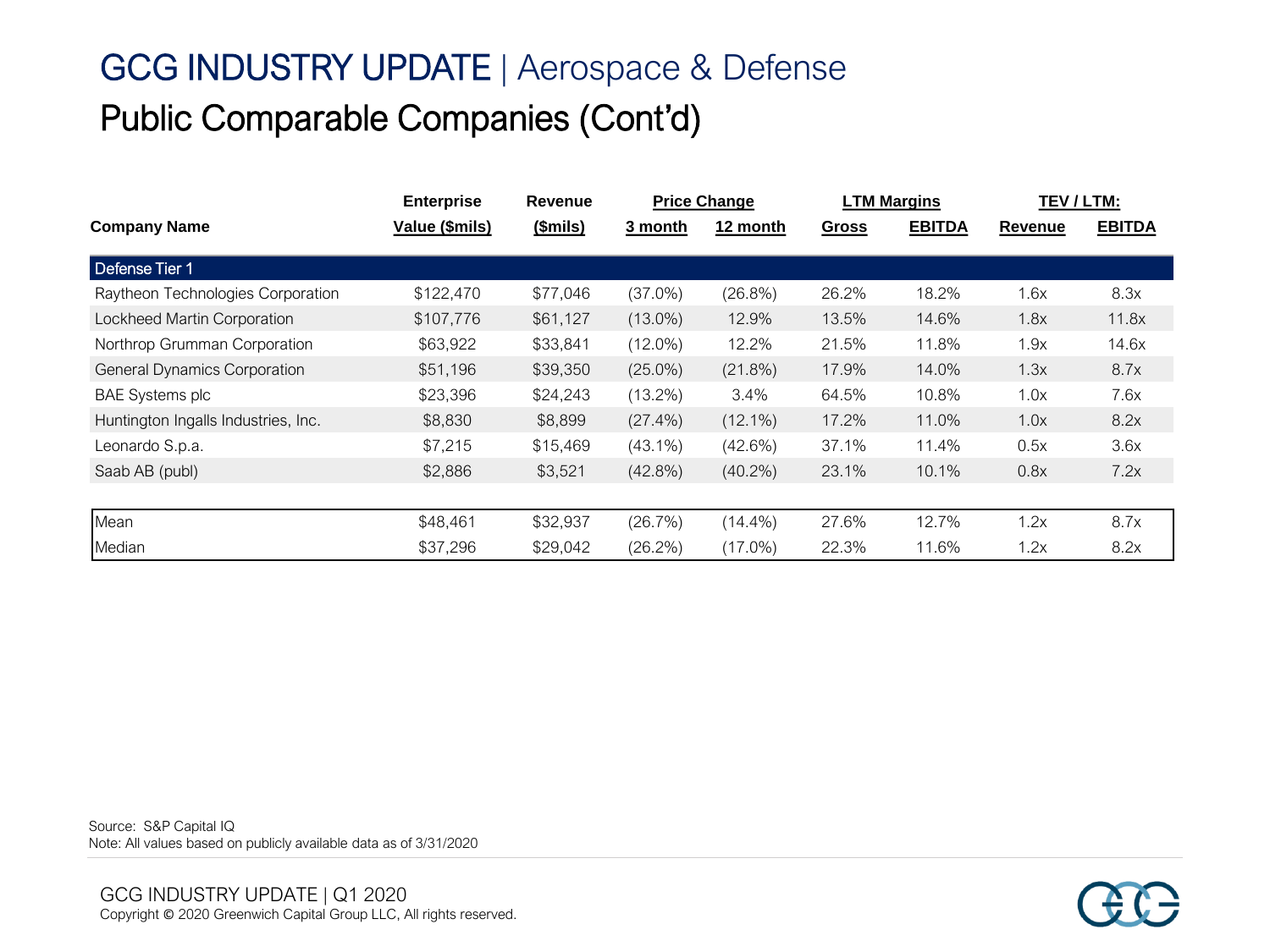## GCG INDUSTRY UPDATE | Aerospace & Defense Public Comparable Companies (Cont'd)

|                                           | <b>Enterprise</b> | <b>Revenue</b> |            | <b>Price Change</b> |              | <b>LTM Margins</b> | TEV/LTM:       |               |
|-------------------------------------------|-------------------|----------------|------------|---------------------|--------------|--------------------|----------------|---------------|
| <b>Company Name</b>                       | Value (\$mils)    | (Smils)        | 3 month    | 12 month            | <b>Gross</b> | <b>EBITDA</b>      | <b>Revenue</b> | <b>EBITDA</b> |
| Defense Components/Systems                |                   |                |            |                     |              |                    |                |               |
| L3Harris Technologies, Inc.               | \$46,264          | \$18,526       | $(9.0\%)$  | 12.8%               | 28.9%        | 19.2%              | 2.5x           | 13.0x         |
| Thales S.A.                               | \$21,802          | \$20,650       | $(19.2\%)$ | $(29.9\%)$          | 24.6%        | 11.9%              | 1.1x           | 7.7x          |
| Elbit Systems Ltd.                        | \$6,760           | \$4,508        | $(16.2\%)$ | 0.8%                | 26.4%        | 10.4%              | 1.5x           | 12.6x         |
| FLIR Systems, Inc.                        | \$4,720           | \$1,887        | $(38.8\%)$ | $(33.0\%)$          | 49.6%        | 22.1%              | 2.5x           | 10.9x         |
| Mercury Systems, Inc.                     | \$3,846           | \$723          | 3.2%       | 11.3%               | 44.4%        | 18.6%              | 5.3x           | 27.6x         |
| Aerojet Rocketdyne Holdings, Inc.         | \$3,041           | \$1,982        | $(8.4\%)$  | 17.7%               | 18.6%        | 14.5%              | 1.5x           | 10.1x         |
| Ultra Electronics Holdings plc            | \$1,961           | \$1,093        | (10.7%)    | 20.3%               | 29.0%        | 15.8%              | 1.9x           | 11.7x         |
| <b>Cubic Corporation</b>                  | \$1,869           | \$1,520        | $(35.0\%)$ | (26.5%)             | 27.9%        | 8.7%               | 1.2x           | 14.0x         |
| Kratos Defense & Security Solutions, Inc. | \$1,704           | \$718          | $(23.2\%)$ | (11.5%)             | 26.5%        | 9.0%               | 2.4x           | 22.7x         |
| AeroVironment, Inc.                       | \$1,179           | \$320          | $(1.3\%)$  | $(10.9\%)$          | 42.8%        | 13.9%              | 3.7x           | 27.0x         |
| Chemring Group PLC                        | \$795             | \$433          | (21.6%)    | 38.1%               | 72.4%        | 18.0%              | 1.9x           | 10.6x         |
| Espey Mfg. & Electronics Corp.            | \$32              | \$34           | $(16.0\%)$ | (26.7%)             | 21.1%        | 9.7%               | 0.9x           | 9.6x          |
|                                           |                   |                |            |                     |              |                    |                |               |
| Mean                                      | \$7,831           | \$4,366        | (16.3%)    | $(3.1\%)$           | 34.3%        | 14.3%              | 2.2x           | 14.8x         |
| Median                                    | \$1,878           | \$1,307        | $(16.1\%)$ | $(5.0\%)$           | 28.4%        | 14.2%              | 1.9x           | 12.2x         |
| Aerospace & Defense Mean                  | \$18,102          | \$13,990       | (38.4%)    | (31.0%)             | 28.4%        | 13.3%              | 1.5x           | 10.6x         |
| Aerospace & Defense Median                | \$4,162           | \$3,076        | (42.8%)    | (35.3%)             | 23.1%        | 12.0%              | 1.2x           | 8.9x          |